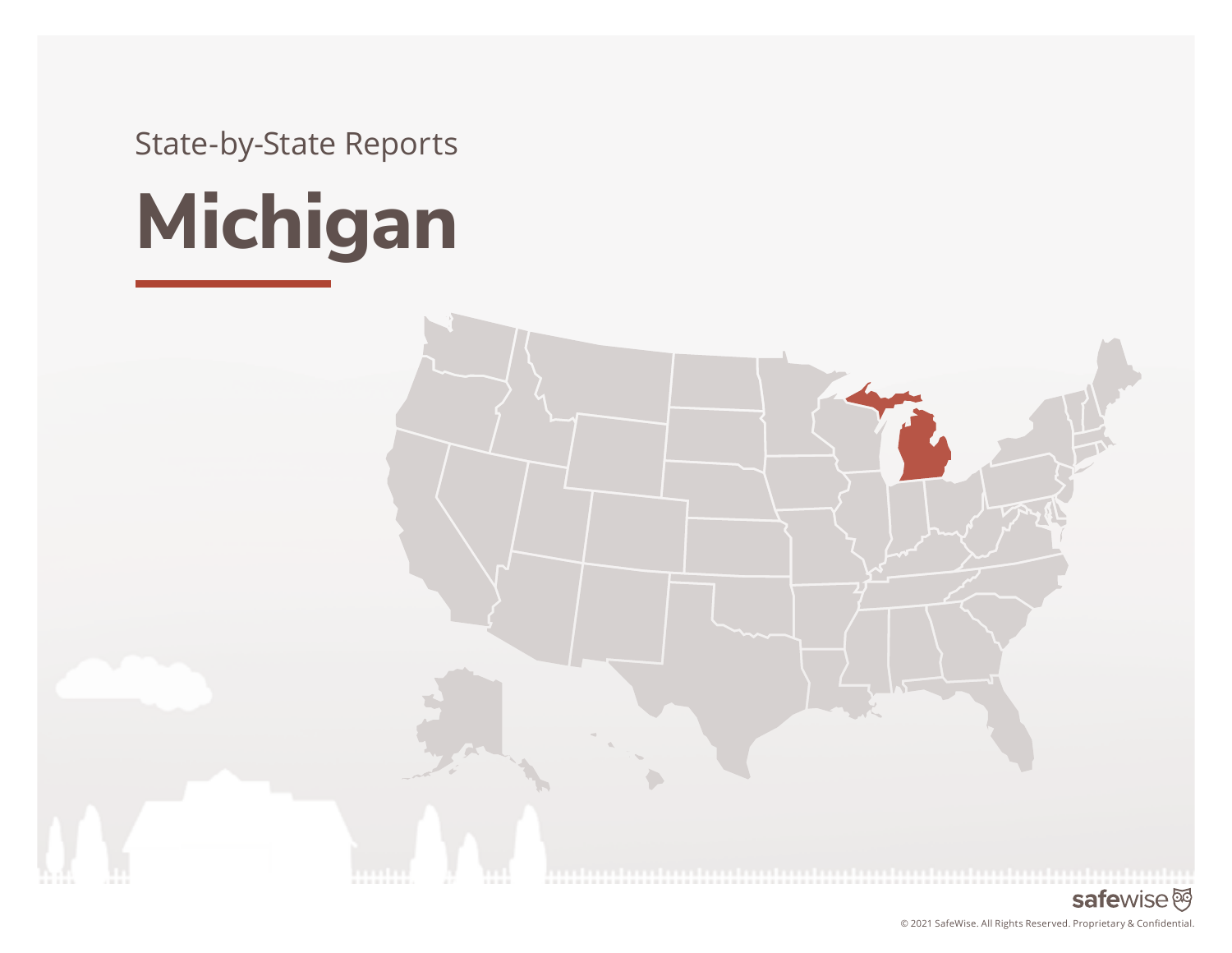# **The State of Safety in Michigan**

General **concern about safety rose** 12% year over year in Michigan, and experience with both violent crime and gun violence **increased**.

*"Our neighborhood occasionally has random gun violence so I make sure doors are always locked. And I have a plan if I do hear gunfire."*

### **Daily concern about safety issues**

|  | <b>Safety issue</b>     | % highly concerned | <b>US</b> average |
|--|-------------------------|--------------------|-------------------|
|  | General safety/security | 46%                | 47%               |
|  | Gun violence            | 51%                | 53%               |
|  | Police violence         | 40%                | 40%               |
|  | COVID-19 pandemic       | 58%                | 62%               |





B1. For the remainder of the study, we want to focus our discussion on safety and security concerns that you may personally face, or your community is facing today. Using a scale from 1 to 7 where '1' is not at all concern very concerned, overall, how concerned are you about your safety and/or security on a day to day basis? / B3. In general, do you think crime is increasing or decreasing? / B4. Using a scale from 1 to 7 where '1' is not at is very safe, overall, how safe do you think your state is? / B5. Using a scale from 1 to 7 where '1' is not at all concerned and '7' is very concerned, overall, how concerned are you about the following on a day to day ba *Police violence / B8. Using a scale from 1 to 7 where '1' is not at all concerned and '7' is very concerned, overall, how concerned are you about the COVID-19 pandemic on a day to day basis?* 

### safewise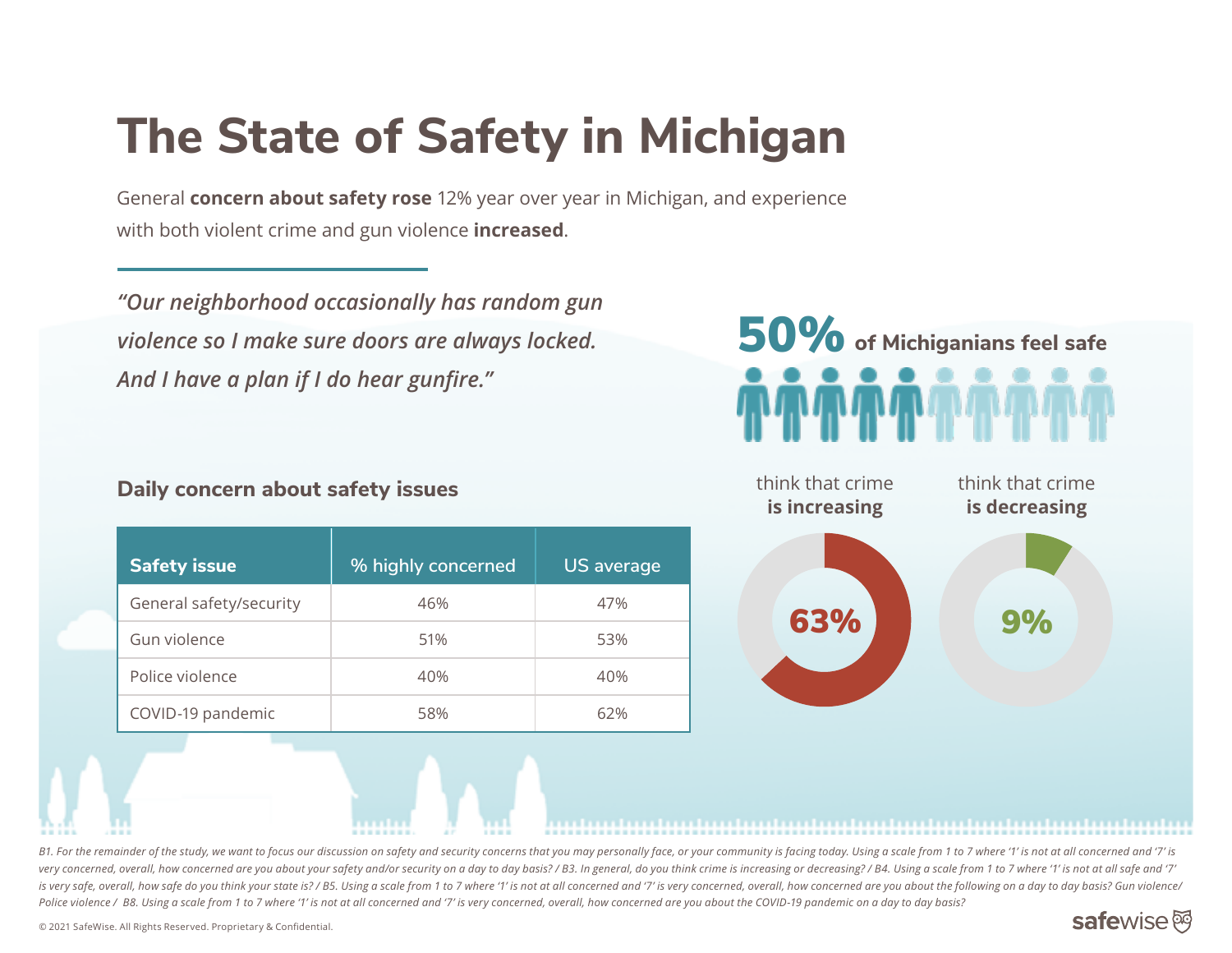#### **Concern and crime experience**

| <b>Crime issue</b> | % worried it will happen | % experienced in the past<br>12 months | Crime rate per 1,000<br>people |
|--------------------|--------------------------|----------------------------------------|--------------------------------|
| Violent crime      | 38%                      | 10%                                    | $4.4 \uparrow$                 |
| Property crime     | 35%                      | 13%                                    | $15.9 \text{ }\downarrow$      |
| Package theft      | 40%                      | 15%                                    | N/A                            |
| Gun violence       | 39%                      | 7%                                     | N/A                            |

↑ **↓** indicates higher or lower than national average.

| <b>Concern</b>                          | % agree | US average |
|-----------------------------------------|---------|------------|
| Worried daily                           | 58%     | 62%        |
| Affected my personal<br>safety          | 47%     | 44%        |
| Affected the security<br>of my property | 30%     | 29%        |
|                                         |         |            |

#### **COVID-19 pandemic Law enforcement**

| <b>Concern</b>                                                 | % agree | <b>US</b> average |
|----------------------------------------------------------------|---------|-------------------|
| Worried daily                                                  | 40%     | 40%               |
| Confident in approach to crime<br>prevention                   | 61%     | 56%               |
| Likely to call someone other than<br>police in a non-emergency | 32%     | 35%               |

#### **The State of Safety in Michigan**

B5. Using a scale from 1 to 7 where '1' is not at all concerned and '7' is very concerned, overall, how concerned are you about the following on a day to day basis? Gun violence/Police violence/ B6. Using a scale from 1 to at all confident and '7' is very confident, overall, how confident are you in law enforcement's approach to crime prevention? / B7. Using a scale from 1 to 7 where '1' is not at all likely and '7' is very likely, how likel an organization other than the police if it was not an emergency? / C1. Using a scale from 1 to 7 where '1' is not at all concerned and '7' is very concerned, how concerned are you about the following happening to you? / C anyone you know, experienced the following in the last 12 months?/ B8. Using a scale from 1 to 7 where '1' is not at all concerned and '7' is very concerned, overall, how concerned are you about the COVID-19 pandemic on a *basis? / B9. Using a scale from 1 to 7 where '1' is not at all affected and '7' is very affected, overall, how much do you think the following has been affected by the COVID-19 pandemic?*  safewise<sup>函</sup>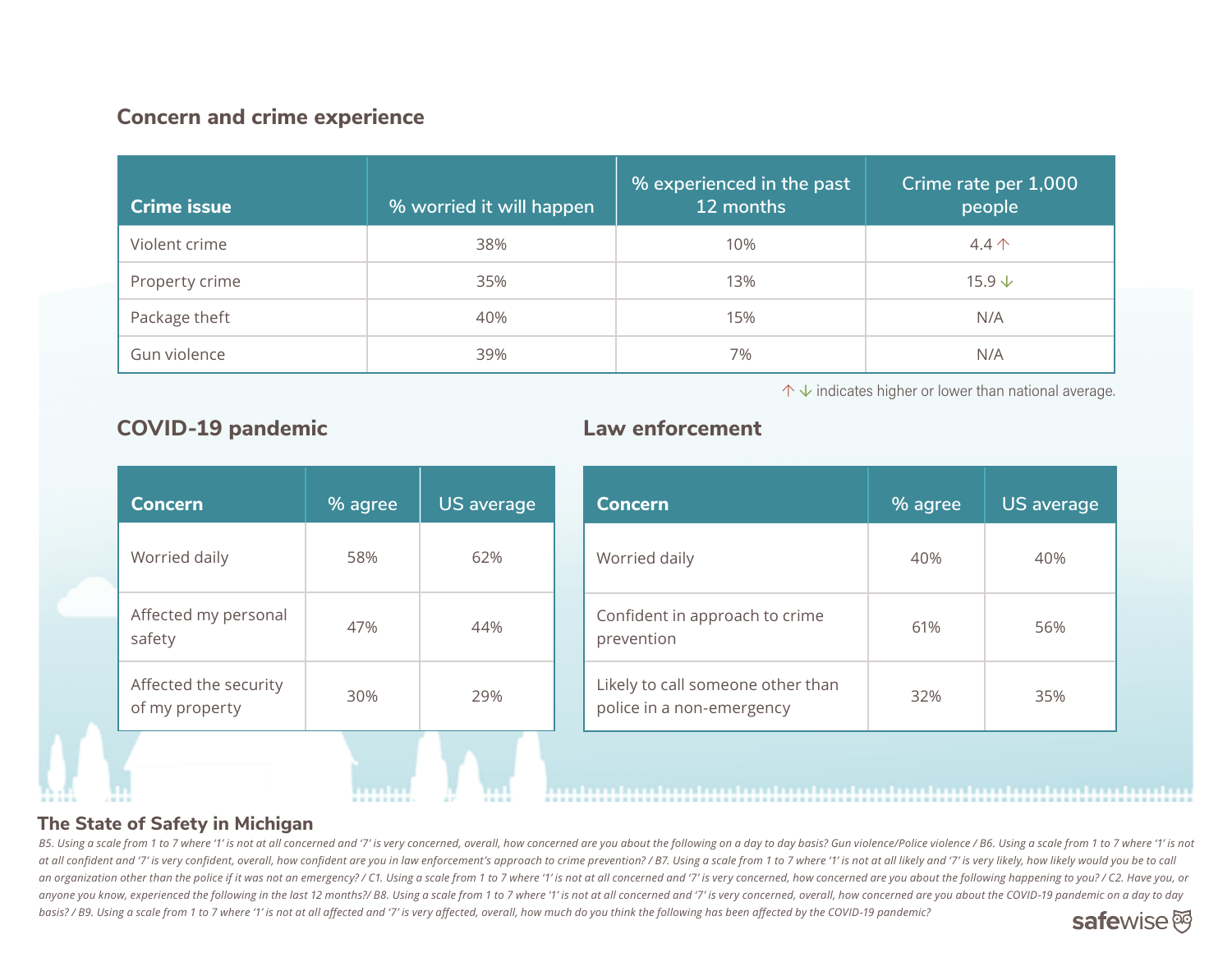## **Safety and security measures**

**Do you carry or use a method of personal protection/safety?** 



© 2021 SafeWise. All Rights Reserved. Proprietary & Confidential.